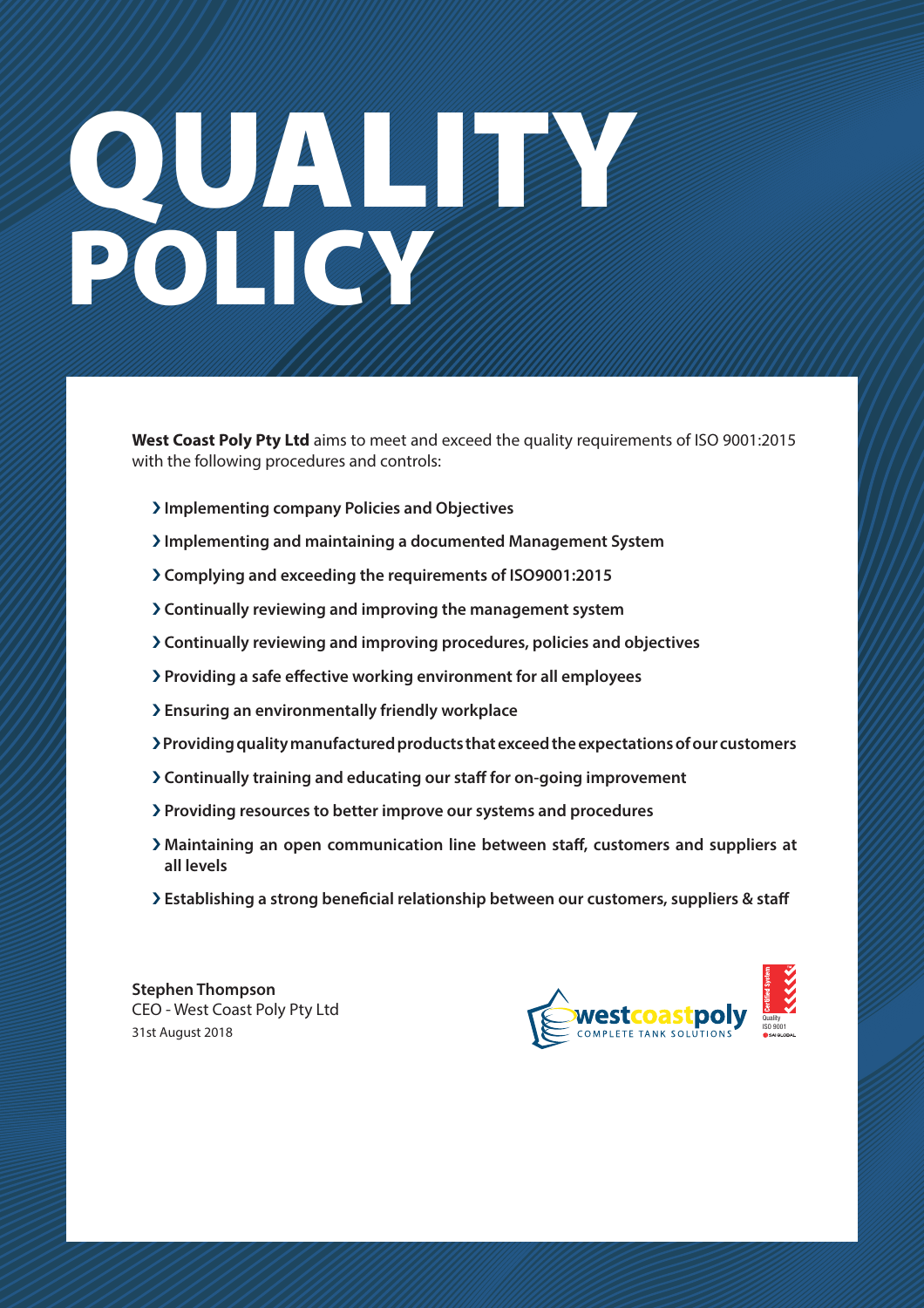### OCCUPATIONAL HEALTH AND SAFETY POLICY

**West Coast Poly Pty Ltd** is committed to providing a safe and accident free work place for all its employees, contractors and visitors. We will ensure safe working practices are applied and maintained, we will ensure a safe and healthy working environment and comply with all statutory OH&S regulations.

#### OUR COMMITMENTS

- › **Provide a safe and healthy working environment**
- › **Provide support and training to sta! on all aspects of health and safety within the workplace**
- › **Ensure safety management systems are implemented and continuously reviewed for e!ectiveness**
- › **Identify any risks or threats and implement the appropriate controls**
- › **Provide and maintain safe plant and equipment**
- › **Will ensure all sta! are trained and well equipped to complete their job function**
- › **Continually review, document and re"ne the OH&S System for continuous improvement**

#### OUR EMPLOYEES WILL

- › **Work safely at all times to protect themselves and others working around them**
- › **Participate in all OH&S Training, consultation and initiatives to improve OH&S**
- › **Identify hazards or potential risks reporting directly to their supervisor**
- › **Comply with all company policies and procedures**
- › **Identify and support measures to eliminate or minimise unsafe conditions**
- $\lambda$  Share the responsibility and work as a team to ensure the company procedures and **policies and maintained and supported**

**Stephen Thompson**  CEO - West Coast Poly Pty Ltd 31st August 2018